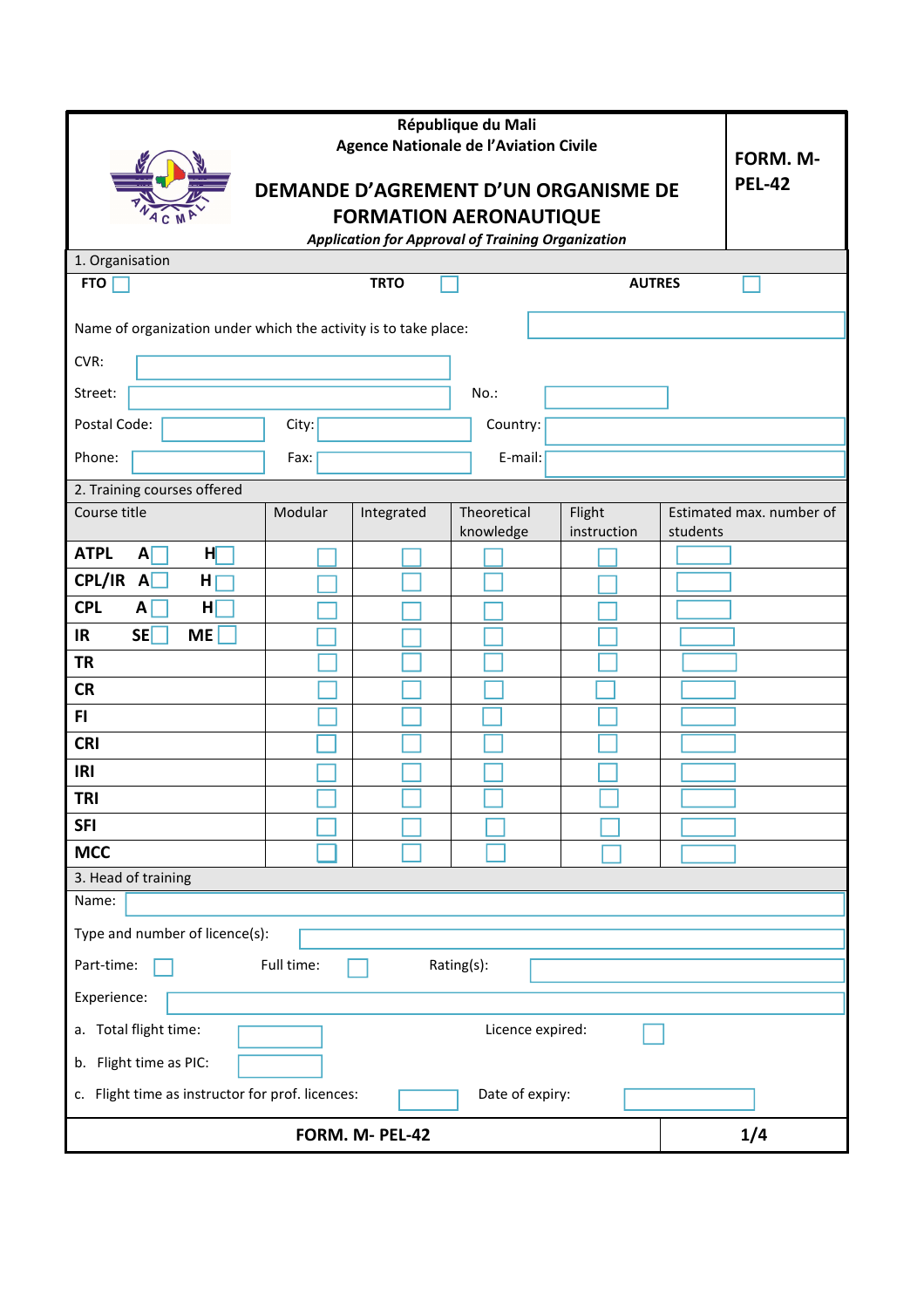| Nom de l'ATO/OFA :                                                     |     |  |  |  |  |
|------------------------------------------------------------------------|-----|--|--|--|--|
| 4. Chief flight instructor                                             |     |  |  |  |  |
| Name:                                                                  |     |  |  |  |  |
| Type and number of licence(s):                                         |     |  |  |  |  |
| Full time:<br>Part-time:<br>Rating(s):                                 |     |  |  |  |  |
| Experience:                                                            |     |  |  |  |  |
| a. Total flight time:<br>Licence expired:                              |     |  |  |  |  |
| b. Flight time as PIC:                                                 |     |  |  |  |  |
| c. Flight time as instructor for prof. licences:<br>Date of expiry:    |     |  |  |  |  |
| 5. Chief ground instructor                                             |     |  |  |  |  |
| Name:                                                                  |     |  |  |  |  |
| Type and number of licence(s):                                         |     |  |  |  |  |
| Part-time:<br>Full time:<br>Rating(s):                                 |     |  |  |  |  |
| Experience:                                                            |     |  |  |  |  |
| a. Total flight time:<br>Licence expired:                              |     |  |  |  |  |
| b. Flight time as PIC:                                                 |     |  |  |  |  |
| Flight time as instructor for prof. licences:<br>Date of expiry:<br>c. |     |  |  |  |  |
| d. Other experiences in aviation:                                      |     |  |  |  |  |
| 6. Flight instructor(s) and ground instructor(s), as applicable        |     |  |  |  |  |
| Part-time:<br>Type and number of valid licence(s) (if any):<br>Name:   |     |  |  |  |  |
| Full time:                                                             |     |  |  |  |  |
| Type and number of valid licence(s) (if any):<br>Name:<br>Part-time:   |     |  |  |  |  |
| Full time:                                                             |     |  |  |  |  |
| Type and number of valid licence(s) (if any):<br>Name:<br>Part-time:   |     |  |  |  |  |
| Full time:                                                             |     |  |  |  |  |
| Part-time:<br>Type and number of valid licence(s) (if any)<br>Name:    |     |  |  |  |  |
| Full time:                                                             |     |  |  |  |  |
| Name:<br>Part-time:<br>Type and number of valid licence(s) (if any):   |     |  |  |  |  |
| Full time:                                                             |     |  |  |  |  |
| Part-time:<br>Type and number of valid licence(s) (if any):<br>Name:   |     |  |  |  |  |
| Full time:                                                             |     |  |  |  |  |
| FORM. M- PEL-42                                                        | 2/4 |  |  |  |  |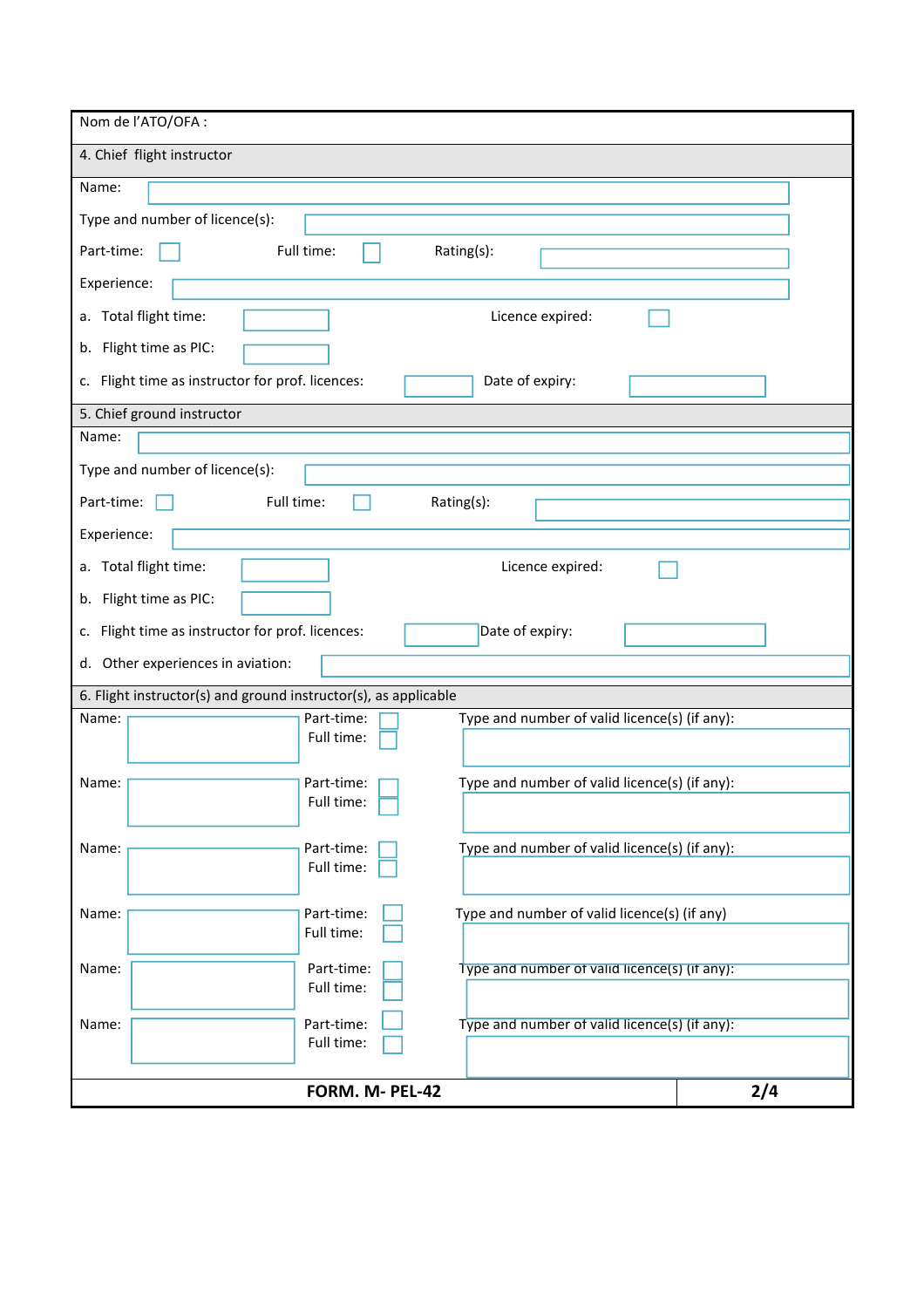| Nom de l'ATO/OFA :                                                          |            |                                               |     |  |  |  |  |
|-----------------------------------------------------------------------------|------------|-----------------------------------------------|-----|--|--|--|--|
| 6. Flight instructor(s) and ground instructor(s), as applicable (following) |            |                                               |     |  |  |  |  |
| Name:                                                                       | Part-time: | Type and number of valid licence(s) (if any): |     |  |  |  |  |
|                                                                             | Full time: |                                               |     |  |  |  |  |
|                                                                             |            |                                               |     |  |  |  |  |
| Name:                                                                       | Part-time: | Type and number of valid licence(s) (if any): |     |  |  |  |  |
|                                                                             | Full time: |                                               |     |  |  |  |  |
|                                                                             |            |                                               |     |  |  |  |  |
| Name:                                                                       | Part-time: | Type and number of valid licence(s) (if any): |     |  |  |  |  |
|                                                                             | Full time: |                                               |     |  |  |  |  |
|                                                                             |            |                                               |     |  |  |  |  |
| Name:                                                                       | Part-time: | Type and number of valid licence(s) (if any): |     |  |  |  |  |
|                                                                             | Full time: |                                               |     |  |  |  |  |
|                                                                             |            |                                               |     |  |  |  |  |
| Name:                                                                       | Part-time: | Type and number of valid licence(s) (if any): |     |  |  |  |  |
|                                                                             | Full time: |                                               |     |  |  |  |  |
|                                                                             |            |                                               |     |  |  |  |  |
| 7. Main aerodromes                                                          |            |                                               |     |  |  |  |  |
| Base aerodrome:                                                             |            | Aerodrome(s) for Training:                    |     |  |  |  |  |
|                                                                             |            |                                               |     |  |  |  |  |
| Alternative base aerodrome:                                                 |            | IFR approaches:                               |     |  |  |  |  |
|                                                                             |            |                                               |     |  |  |  |  |
| Night flying:                                                               |            | Air traffic control:                          |     |  |  |  |  |
| 8. Flight operations accommodation                                          |            |                                               |     |  |  |  |  |
| Location, number and size of rooms                                          |            |                                               |     |  |  |  |  |
| (Reference to description)                                                  |            |                                               |     |  |  |  |  |
|                                                                             |            |                                               |     |  |  |  |  |
|                                                                             |            |                                               |     |  |  |  |  |
| 9. Theorical instruction facilities                                         |            |                                               |     |  |  |  |  |
| Location, number and size of rooms                                          |            |                                               |     |  |  |  |  |
| (Reference to description)                                                  |            |                                               |     |  |  |  |  |
|                                                                             |            |                                               |     |  |  |  |  |
|                                                                             |            |                                               |     |  |  |  |  |
| 10. Description of training devices as applicable                           |            |                                               |     |  |  |  |  |
| Flight simulators                                                           |            | Status of qualification                       |     |  |  |  |  |
|                                                                             |            |                                               |     |  |  |  |  |
|                                                                             |            |                                               |     |  |  |  |  |
| FNPT I/II                                                                   |            | Status of qualification                       |     |  |  |  |  |
|                                                                             |            |                                               |     |  |  |  |  |
|                                                                             |            |                                               |     |  |  |  |  |
| Flight training devices (FTD)                                               |            | <b>Status of qualification</b>                |     |  |  |  |  |
|                                                                             |            |                                               |     |  |  |  |  |
|                                                                             |            |                                               |     |  |  |  |  |
|                                                                             |            |                                               |     |  |  |  |  |
| FORM. M- PEL-42                                                             |            |                                               | 3/4 |  |  |  |  |